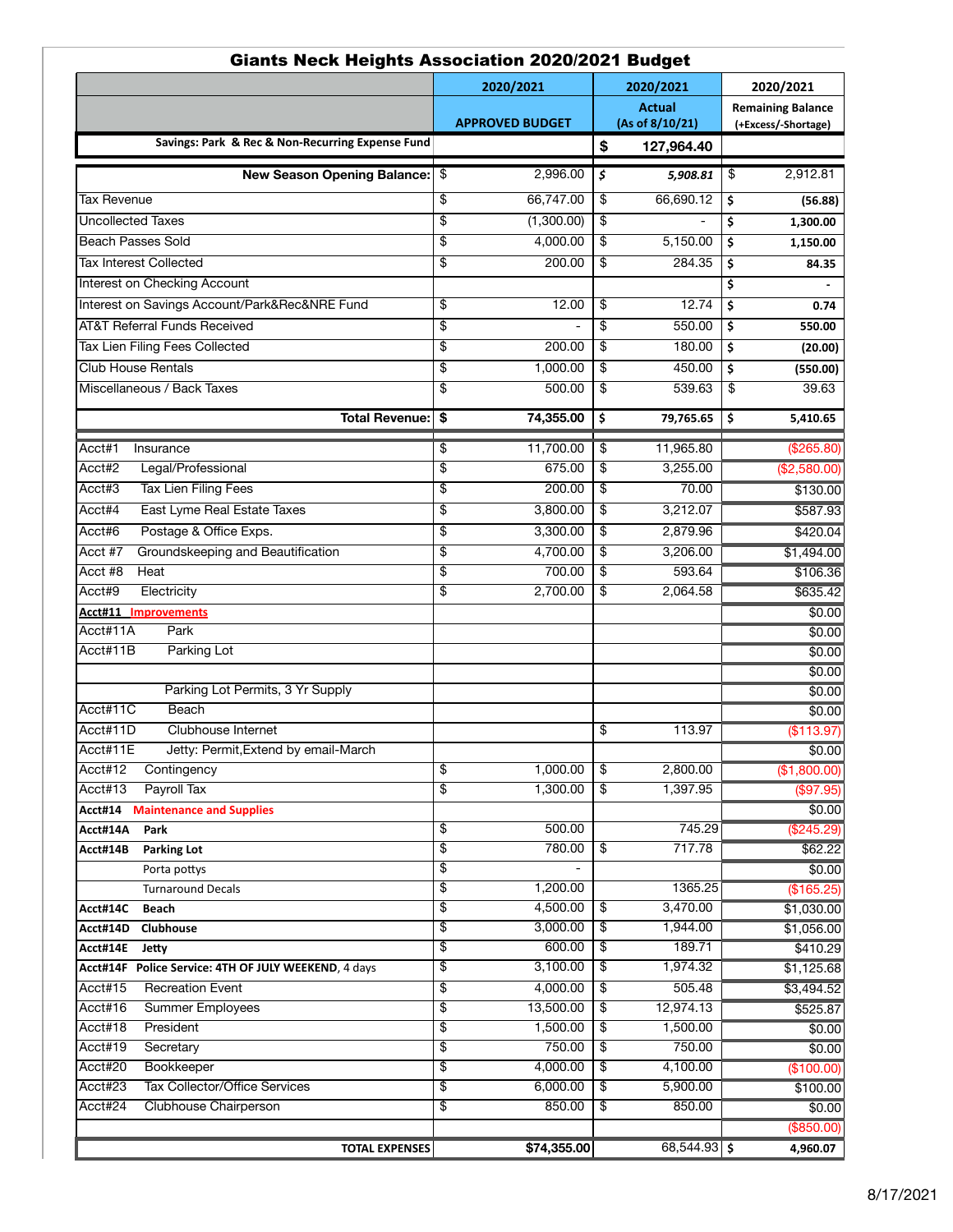| Capital Improvement Fund Expenditures Approved 2019 |     |  |
|-----------------------------------------------------|-----|--|
| None:                                               |     |  |
| Mill Rate                                           | .62 |  |

## **Cash Status:**

|                               |                  | Park & Rec & Non-Recurring Expense Fund          |
|-------------------------------|------------------|--------------------------------------------------|
|                               | 127,961.19       | Beginning Balance: 7/1/20 \$                     |
|                               |                  | Transferred Budget Surplus:                      |
|                               | 3.21             | Interest                                         |
|                               | 127,964.40       | Ending Balance: \$                               |
|                               | 25,617.93        | <b>Checking Account:</b>                         |
| to Opening Balance or Savings |                  | 19/20 Surplus                                    |
|                               | (0.01)           | Less Current Payroll Taxes/Payable:              |
|                               | 25,617.92        | <b>Ending Checking Balance:</b>                  |
|                               | (4,960.07)       | Less Remaining Balances of Budget line items: \$ |
|                               | 20,657.85 Excess | Checking: Current Shortage/Excess: \$            |
|                               |                  | Savings: Current Year-Excess Revenue: \$         |
| 3.21 Savings Interest         |                  |                                                  |

Aug 20, 2021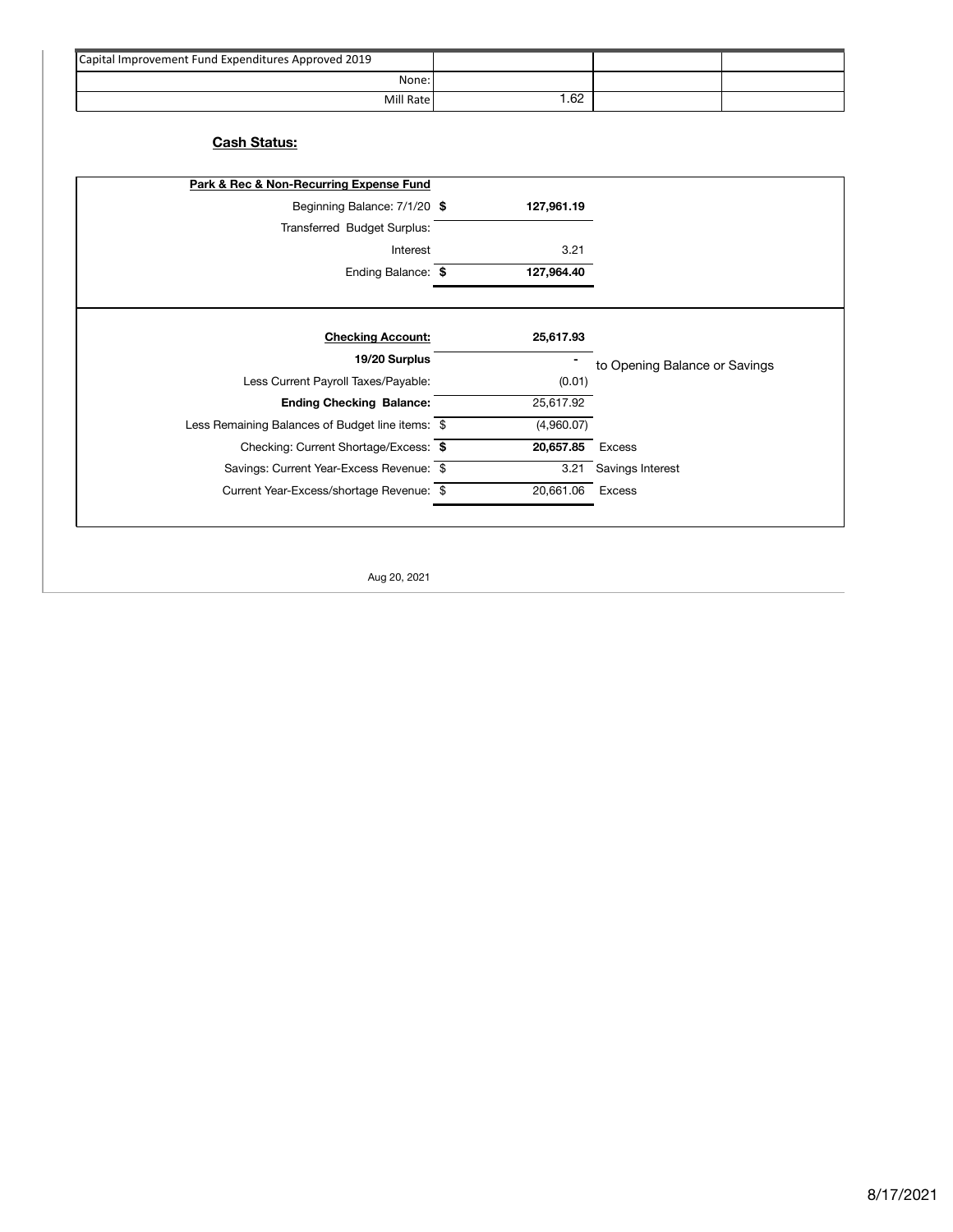Excess 19/20 Revenue & Surplus

Mil 1.62